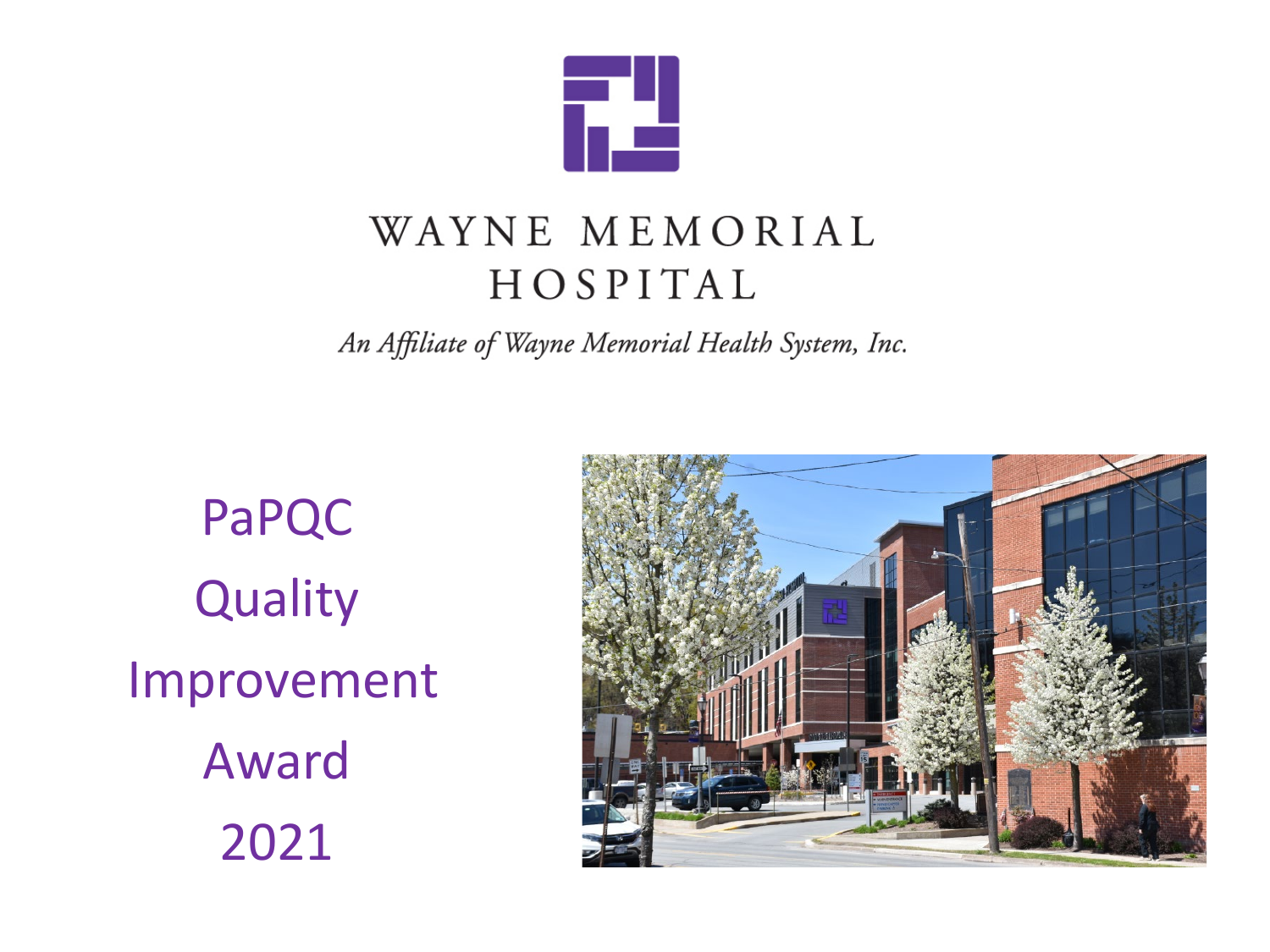# The Team

- Eric Rittenhouse, MD OB Dept. Chair
- Kara Poremba, BSN, RN Office Manager
- Nicole Hartung, MSW Social Work
- Mary Beth Dastalfo BSN, RN Clinical Leader OB
- Janice Pettinato BSN, RN Clinical Leader OB
- Renee LaPoint, LPN, EMR Clinical Liason
- Anna Bryden, Senior Programmer/ Analyst
- Karen Novobilski, BSN, RN Quality Manager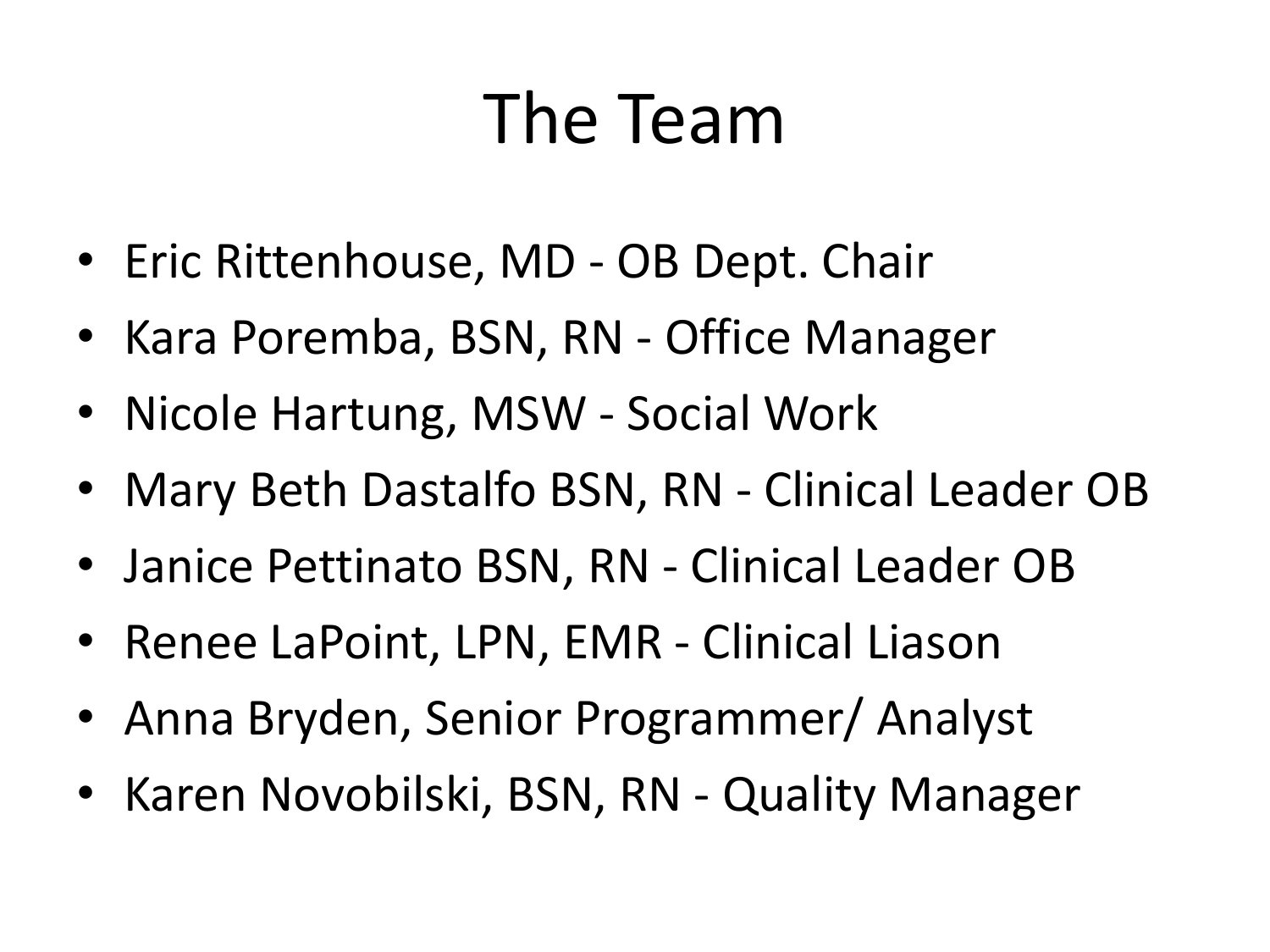#### Our Goal

To increase pregnant women screened and appropriately diagnosed for SUD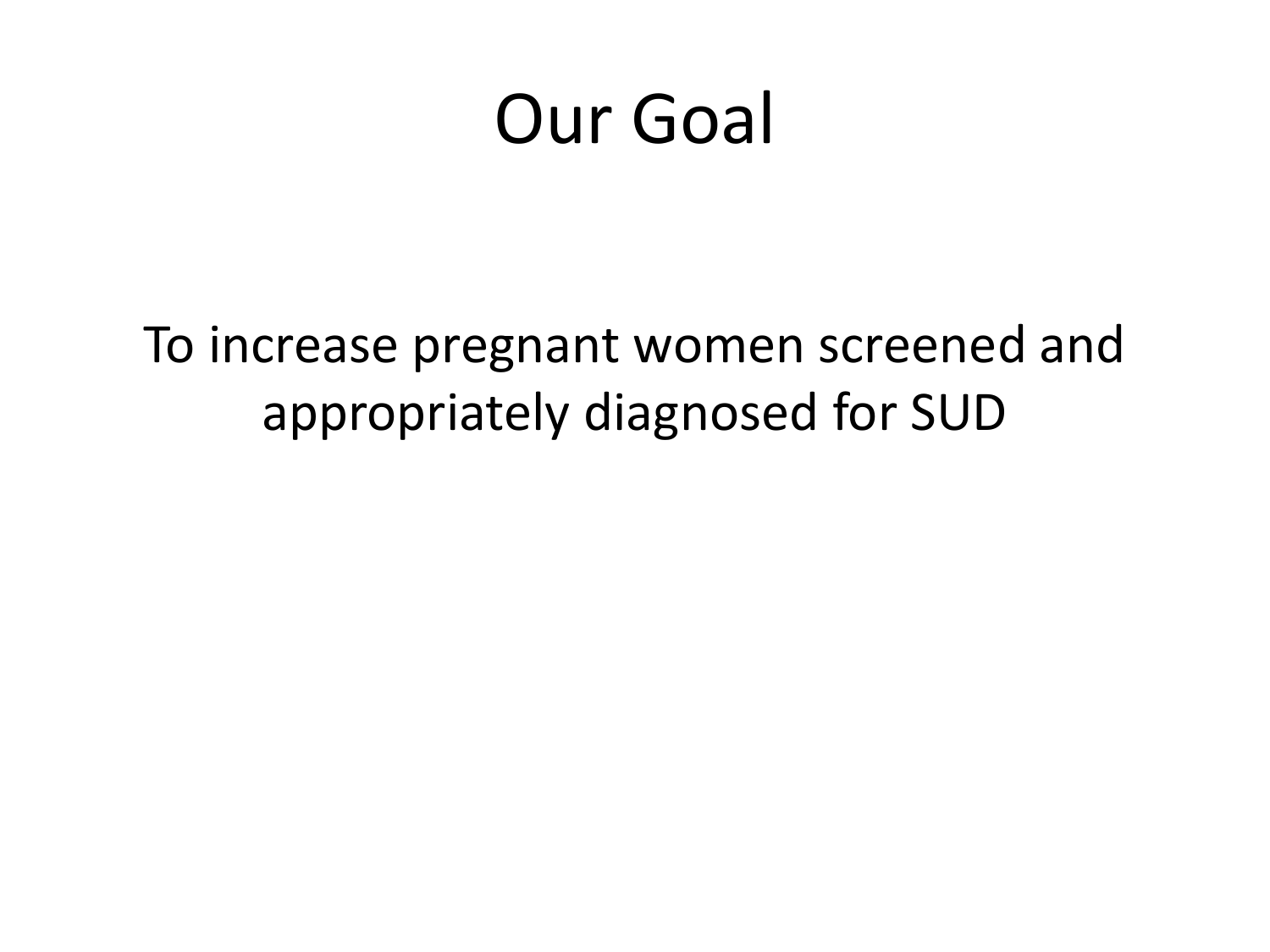# Key Interventions

- Offer the 5 p's screening at all patient encounters, NST, Observation and Admission.
- Enter answers to the screening questions in the patients medical record.
- Enter SS consult and/or provider evaluation as indicated
- Evaluate screening report for monthly rate
- Track patients referred for MAT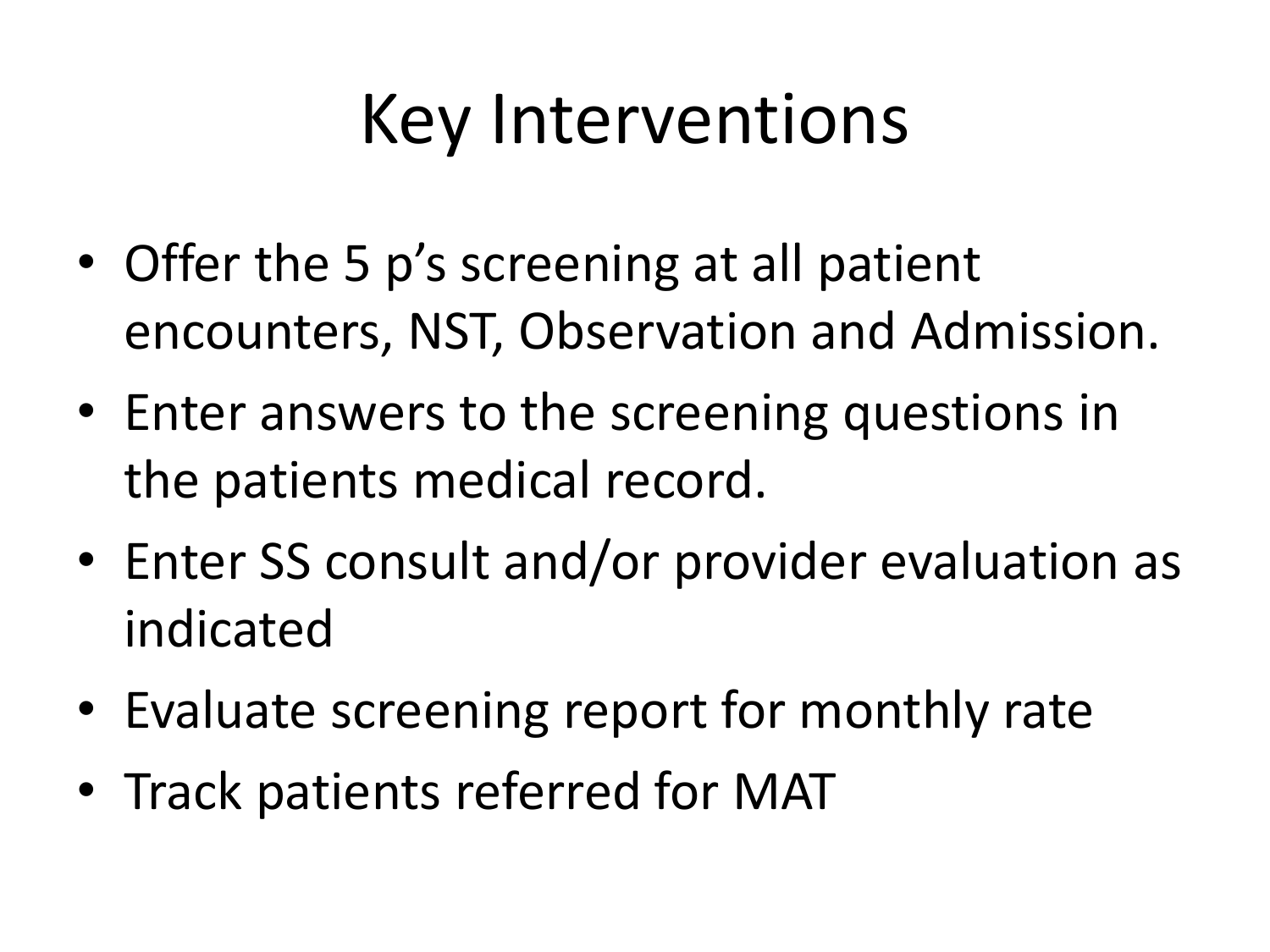## Key Interventions

- Develop a report to extract all admitted patients that delivered a baby, that answered yes to any question
- Audit charts for those who had "YES" answers
- Audit charts for those who were referred/entered MAT
- Report out at OB and QAPI Committees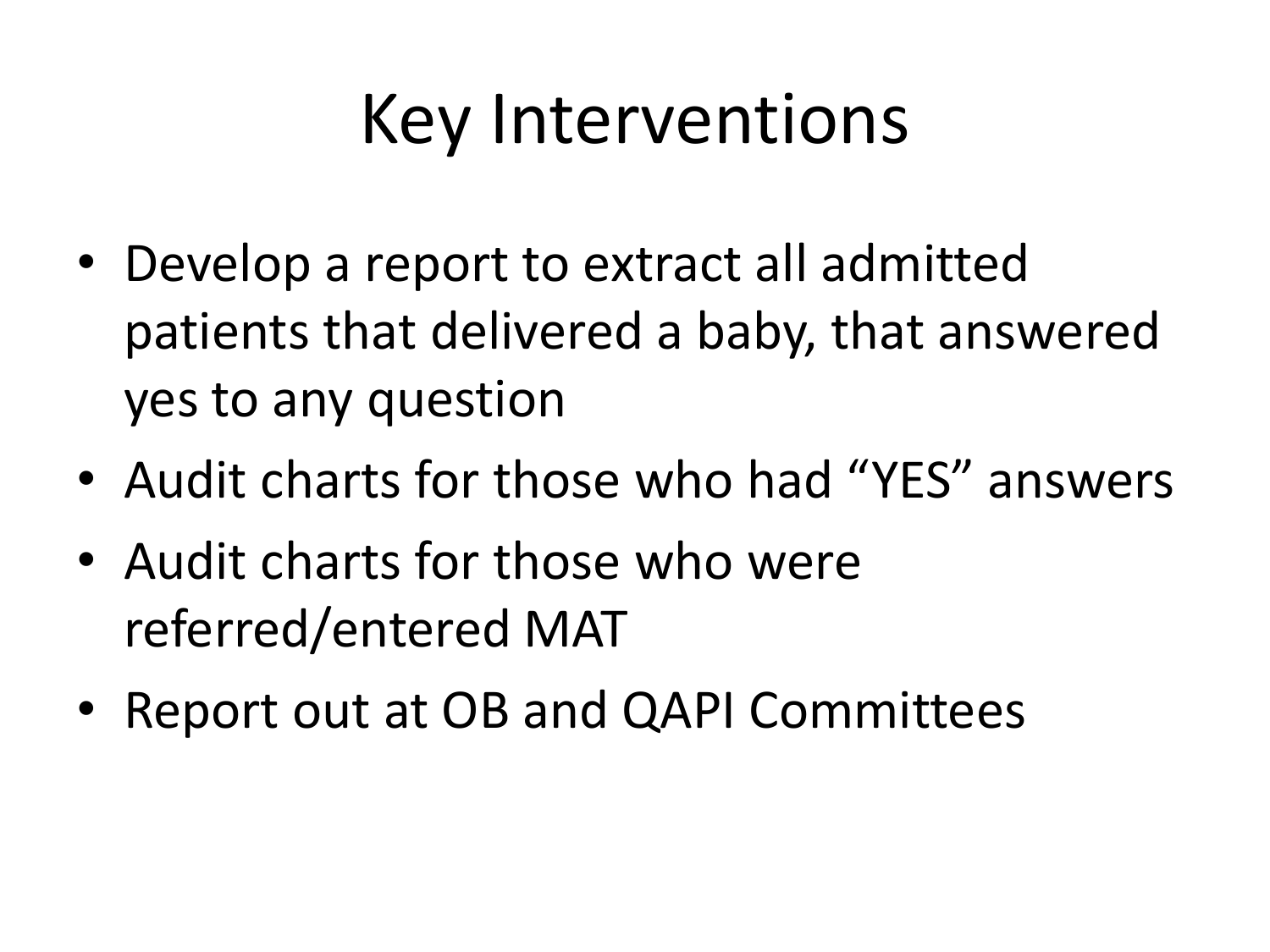# Results

• Monthly screening rate for admitted patients who delivered a baby:

| <b>June 2021</b>                  |        |   |   |                                |  |  |  |  |  |  |  |
|-----------------------------------|--------|---|---|--------------------------------|--|--|--|--|--|--|--|
| Count of AccountNumber Any YES? v |        |   |   |                                |  |  |  |  |  |  |  |
|                                   |        |   |   |                                |  |  |  |  |  |  |  |
| <b>Screening</b>                  | л<br>Ν |   |   | <b>Y</b> No Answer Grand Total |  |  |  |  |  |  |  |
| Completed                         | 21     | Δ |   | 25                             |  |  |  |  |  |  |  |
| Not Completed                     |        |   | 8 | 8                              |  |  |  |  |  |  |  |
| <b>Grand Total</b>                | 21     |   | 8 | 33                             |  |  |  |  |  |  |  |
|                                   |        |   |   |                                |  |  |  |  |  |  |  |

| <b>DeliveryDate Screening</b> |                     | Any YES? |
|-------------------------------|---------------------|----------|
|                               | 6/1/2021 Completed  |          |
|                               | 6/2/2021 Completed  |          |
|                               | 6/26/2021 Completed |          |
|                               | 6/30/2021 Completed |          |
| $r$ la lanas $\sim$           |                     |          |
| <b>DeliveryDate Screening</b> | Any YES?            |          |

| DeliveryDate Screening |                     | <b>Any YES?</b> |  |
|------------------------|---------------------|-----------------|--|
|                        | 5/7/2021 Completed  |                 |  |
|                        | 5/28/2021 Completed |                 |  |
|                        | 5/6/2021 Completed  | γ               |  |
|                        | 5/8/2021 Completed  | γ               |  |
|                        | 5/14/2021 Completed | γ               |  |
|                        | 5/17/2021 Completed |                 |  |
|                        | 5/22/2021 Completed |                 |  |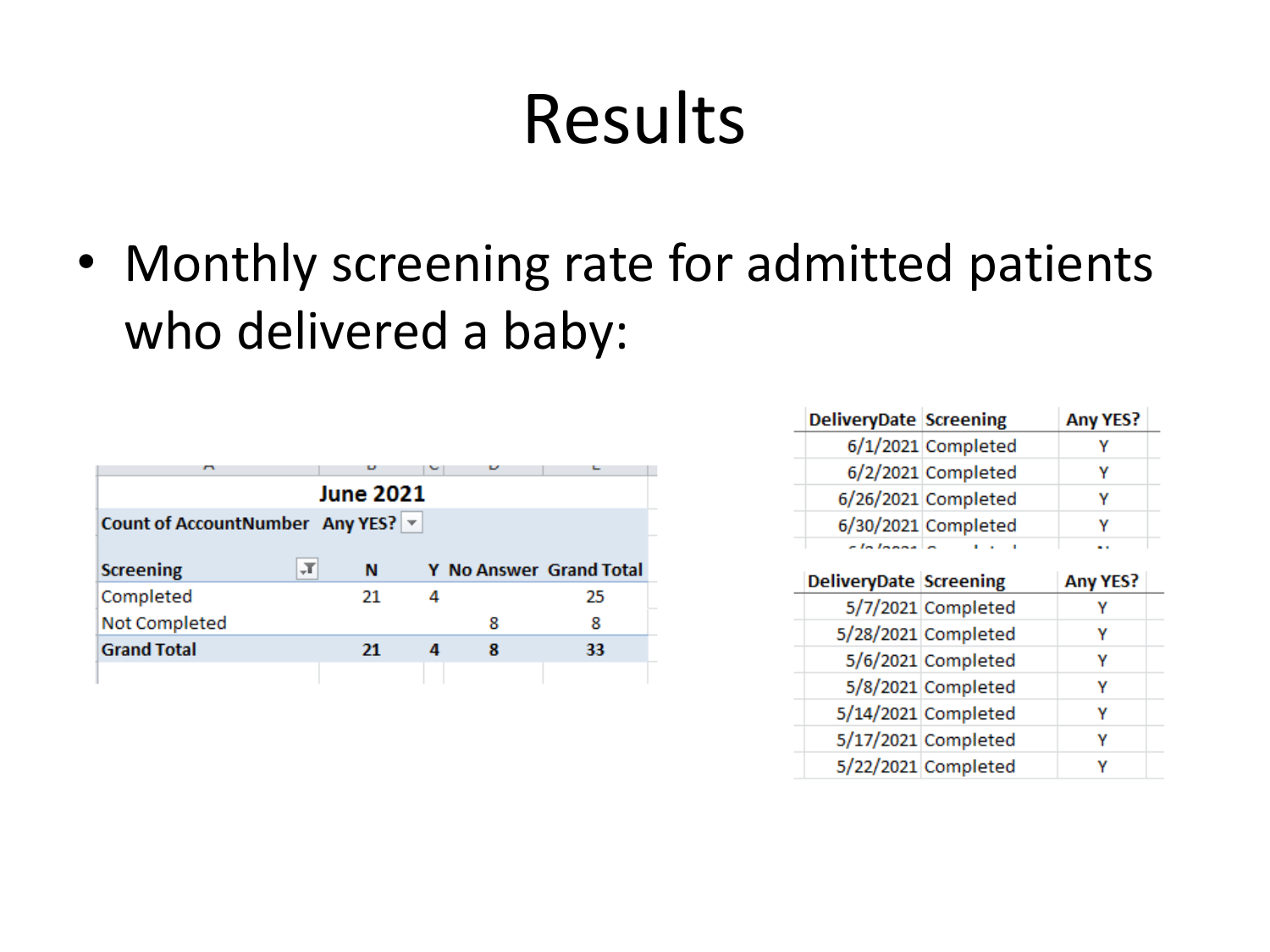# Results As reported on our QAPI Dashboard

Results are reported regularly at Staff meetings, OB Committee, PI Council, Quality and Professional Affairs Committee and ultimately to the Hospital Board.

|                |                        |                        |                         | Thres- |     |     |           |     |     |     |                                                                                                      |     |                  |     |      |     |       |
|----------------|------------------------|------------------------|-------------------------|--------|-----|-----|-----------|-----|-----|-----|------------------------------------------------------------------------------------------------------|-----|------------------|-----|------|-----|-------|
| Dept           | Indicator              | <b>Numerator</b>       | Denominator             | hold   | Goa | Jan | Feb       | Mar | Apr | May | Jun                                                                                                  | Jul | Aug              | Sep | Oct  | Nov | $Dec$ |
| <b>Nursing</b> |                        |                        |                         |        |     |     |           |     |     |     |                                                                                                      |     |                  |     |      |     |       |
|                | Completion of Prenatal | # of admissions to OBS | # of admissions to OBS  | 80%    |     |     |           |     |     |     | $100\%$   $36/39 =  21/22 =  34/35 =  30/34 =  32/37 =  25/33 =  39/43 =  32/33 =  29/30 =  33/33 =$ |     |                  |     |      |     |       |
|                | Substance Abuse Screen | l/month                | /month that have a      |        |     |     | 92%   95% | 97% | 88% | 86% | 76%                                                                                                  | 91% | $\frac{1}{24\%}$ | 97% | 100% |     |       |
|                | Janice (3/2021)        |                        | completed prenatal      |        |     |     |           |     |     |     |                                                                                                      |     |                  |     |      |     |       |
| Pettinato      |                        |                        | Isubstance abuse screen |        |     |     |           |     |     |     |                                                                                                      |     |                  |     |      |     |       |